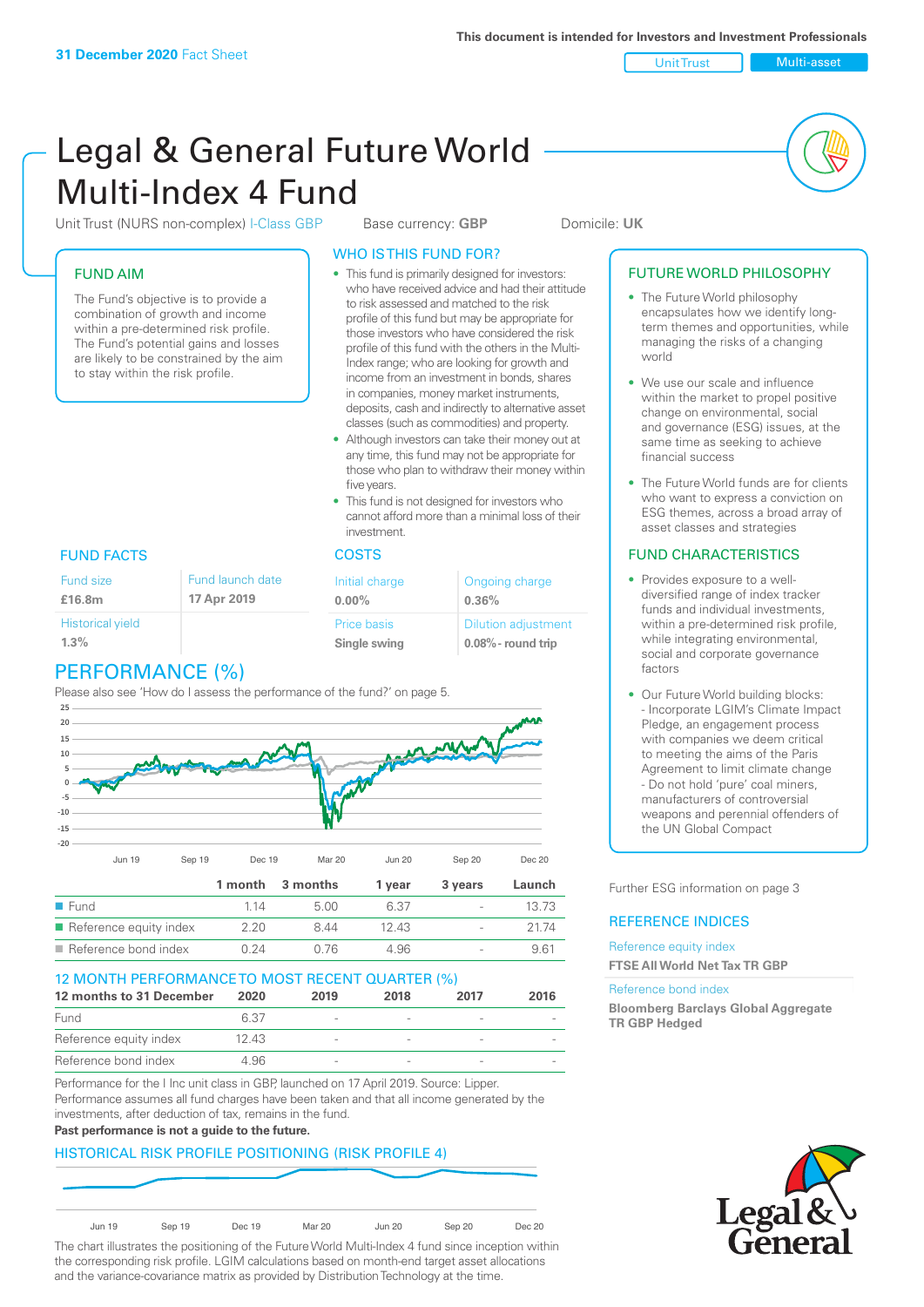Unit Trust (NURS non-complex) I-Class GBP

# PORTFOLIO BREAKDOWN

All data source LGIM unless otherwise stated. Totals may not sum due to rounding.





#### FUND MANAGERS

The fund managers have responsibility for managing the multi-index fund range. They are part of the Multi-Asset Funds (MAF) team in LGIM. This team focuses on designing and managing multi-asset funds that are tailored to match the specific objectives of various client types. The team sits within a wider Asset Allocation team which combines both depth of experience with a broad range of expertise from different fields, including fund management, investment consulting and risk management roles.

# TOP 10 HOLDINGS (%)

| L&G FW ESG Developed Market Equity Index | 17.8 |
|------------------------------------------|------|
| <b>UK ESG Corporate Bonds</b>            | 11.0 |
| L&G FW ESG UK Equity Index               | 9.3  |
| UST 10yr                                 | 5.5  |
| L&G Future World Global Credit           | 5.0  |
| <b>GBP</b> Liquidity                     | 4.5  |
| Infrastructure GBP Unhedged New          | 4.0  |
| L&G ESG EM Govt Bond USD Index           | 4.0  |
| L&G Japan Equity UCITS ETF (GBP)         | 4.0  |
| Global Inflation Linked Index Trust      | 3.5  |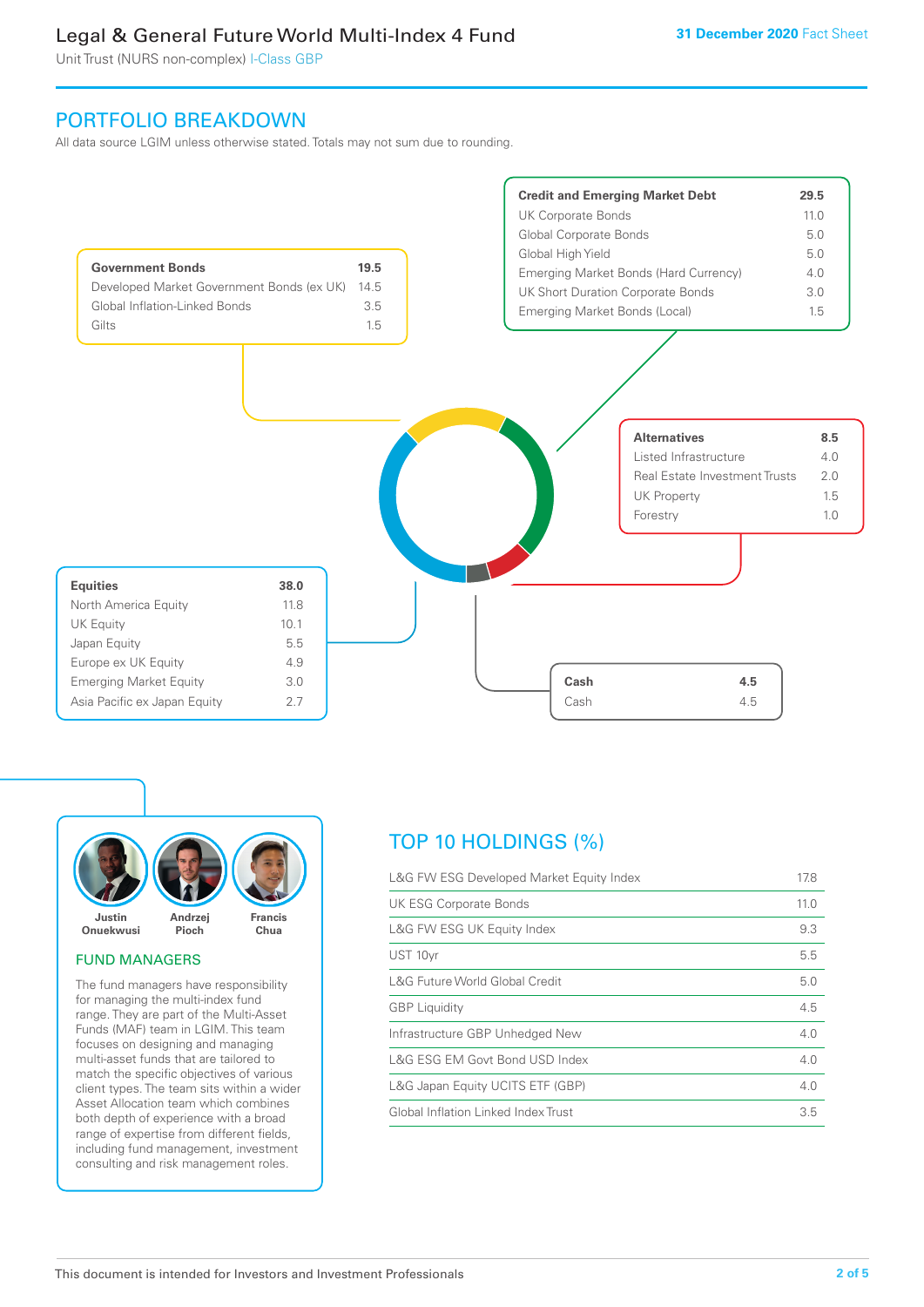Unit Trust (NURS non-complex) I-Class GBP

**52**

ESG score of comparator

# ESG COMMITMENT

**/100 /100**

From diesel emissions to oil spills, there have been many tangible examples in recent years of how failures in the way companies are run can have a harmful impact on the environment, society and investor returns. We believe responsible investing can mitigate the risk of such outcomes and has the potential to improve returns through the integration of environmental, social and governance (ESG) considerations, active ownership and longterm thematic analysis.

# ESG SCORE

We score companies based on environmental, social and governance factors. The ESG Score is aligned to our engagement and voting activities. As a result, this portfolio has an aggregate ESG Score of **56** versus a mainstream comparator of **52**.

ESG scores and carbon metrics are calculated for the portion of the portfolio that invests in LGIM's Future World funds.



## ENVIRONMENTAL PERFORMANCE

Carbon dioxide (CO2) is the most significant contributor to greenhouse gas emissions which are driving climate change. Compared to the unadjusted comparator, the fund will have a different exposure to current and future sources of carbon dioxide emissions.



**56**

ESG score of fund

**62%** Lower carbon reserves intensity than the unadjusted comparator

൘

**42%** Lower carbon

emissions intensity than the unadjusted comparator

**Equivalent to 3,646 barrels of oil**

## CARBON RESERVES

Carbon reserves are fossil fuels (coal, oil and gas) which, if burnt, will become the carbon emissions of the future. To meet global climate change targets, the unabated use of fossil fuels is expected to decline over time.

The figures below are a measure of the size of carbon reserves held by the fund's underlying companies.

**946** Fund **2,495**

**Comparator** 

**Tonnes of CO2 ei per \$1 million of market capitalisation**

The fund has **62%** lower carbon reserves intensityii compared to the unadjusted comparator. The difference in carbon reserves intensity means that for every \$1 million invested in the fund, the exposure to fossil fuels through the underlying companies is reduced by an amount equivalent to **3,646 barrels of oil**<sup>iii</sup>, compared to having invested in the unadjusted comparator.



Following the global Paris Agreement on climate change, companies in all sectors are expected to reduce their emissions to prepare and adapt for a low-carbon economy.



**Tonnes of CO2 e per \$1 million of sales**

The fund has **42%** lower carbon emissions intensity compared to the unadjusted comparator. Carbon emissions intensity describes the relationship between the carbon emissions of a company and its salesiv

The difference in carbon emissions intensity means that the fund has selected companies where, for the same level of sales, the associated emissions<sup>v</sup> are lower by **42%** compared to the unadjusted comparator<sup>vi</sup>.



CO<sub>2</sub>

For further information please go to www.lgim.com/esginfo Ø

**The comparator for this fund is a bespoke asset-weighted blend\* of Solactive market-capitalisation indices in equities and credit. \*The blend will evolve over time in line with the actual asset allocation of the multi-asset fund.**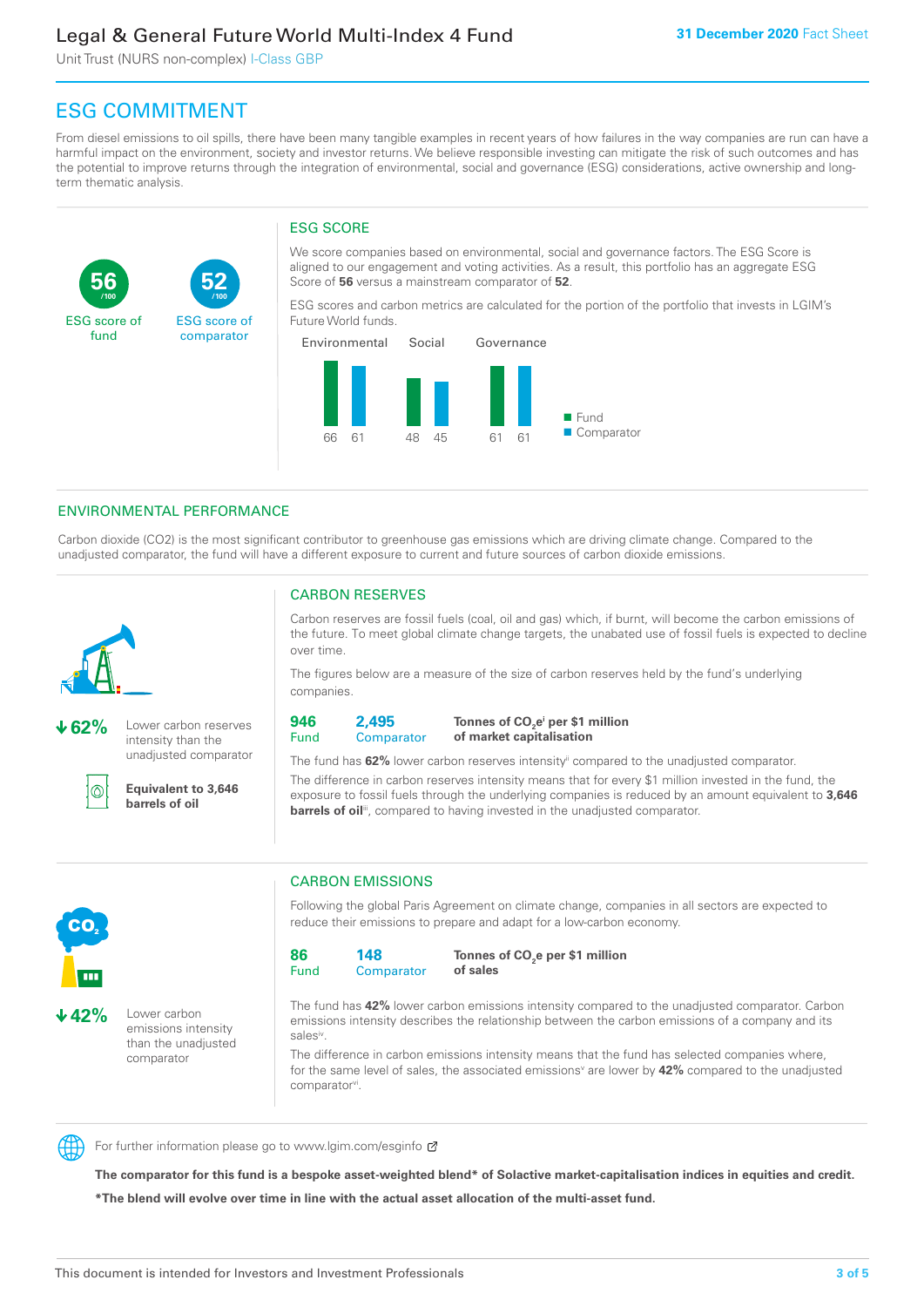Unit Trust (NURS non-complex) I-Class GBP

#### **NOTES**

 $^\mathrm{i}$  Carbon dioxide equivalent (CO<sub>2</sub>e) is a standard unit to compare the emissions of different greenhouse gases.

<sup>ii</sup> The carbon reserves intensity of a company captures the relationship between the carbon reserves the company owns and its market capitalisation. The carbon reserves intensity of the overall fund reflects the relative weights of the different companies in the fund.

iii We consider one barrel of oil equivalent to 0.425 tonnes of CO<sub>2</sub>e, based on International Energy Agency and Intergovernmental Panel on Climate Change guidelines.

#### iv The choice of this metric follows best practice recommendations from the **Task Force on Climate-related Financial Disclosures**.

v Data on carbon emissions from a company's operations and purchased energy is used.

vi This measure is the result of differences in the weights of companies between the index or the fund and the comparator, and does not depend on the amount invested in the fund. It describes the relative 'carbon efficiency' of different companies in the comparator (i.e. how much carbon was emitted per unit of sales) or in the fund, not the contribution of an individual investor in financing carbon emissions.

We use a proxy comparator to represent a typical comparable universe for this fund.

**HSBC:** Source: HSBC Bank Plc. ("HSBC") – HSBC Climate Solutions Database. All rights in the HSBC Climate Solutions Database and data content therein are vested in HSBC. Neither HSBC, nor its affiliates accept any liability for the accuracy or completeness of the HSBC Climate Solutions Database. No further distribution of HSBC data is permitted without HSBC's express written consent.

**Trucost:** Source: S&P Trucost Limited © Trucost 2019. All rights in the Trucost Data and Reports vest in Trucost and/or its licensors. Neither Trucost, nor its affiliates, nor its licensors accept any liability for any errors, omissions or interruptions in the Trucost Data and/or Reports. No further distribution of the Data and/or Reports is permitted without Trucost's express written consent.

**Sustainalytics:** Part of this publication may contain Sustainalytics proprietary information that may not be reproduced, used, disseminated, modified nor published in any manner without the express written consent of Sustainalytics. Nothing contained in this publication shall be construed as to make a representation or warranty, express or implied, regarding the advisability to invest in or include companies in investable universes and/or portfolios. The information is provided "as is" and, therefore Sustainalytics assumes no responsibility for errors or omissions. Sustainalytics cannot be held liable for damage arising from the use of this publication or information contained herein in any manner whatsoever.

The calculations above rely on third party data provided at a point in time that may not cover the entirety of the fund's investments or the fund's comparator. As a result, what we report may change as third party data changes and may also differ from other third party calculations.

**Refinitiv:** Source: Refinitiv ESG